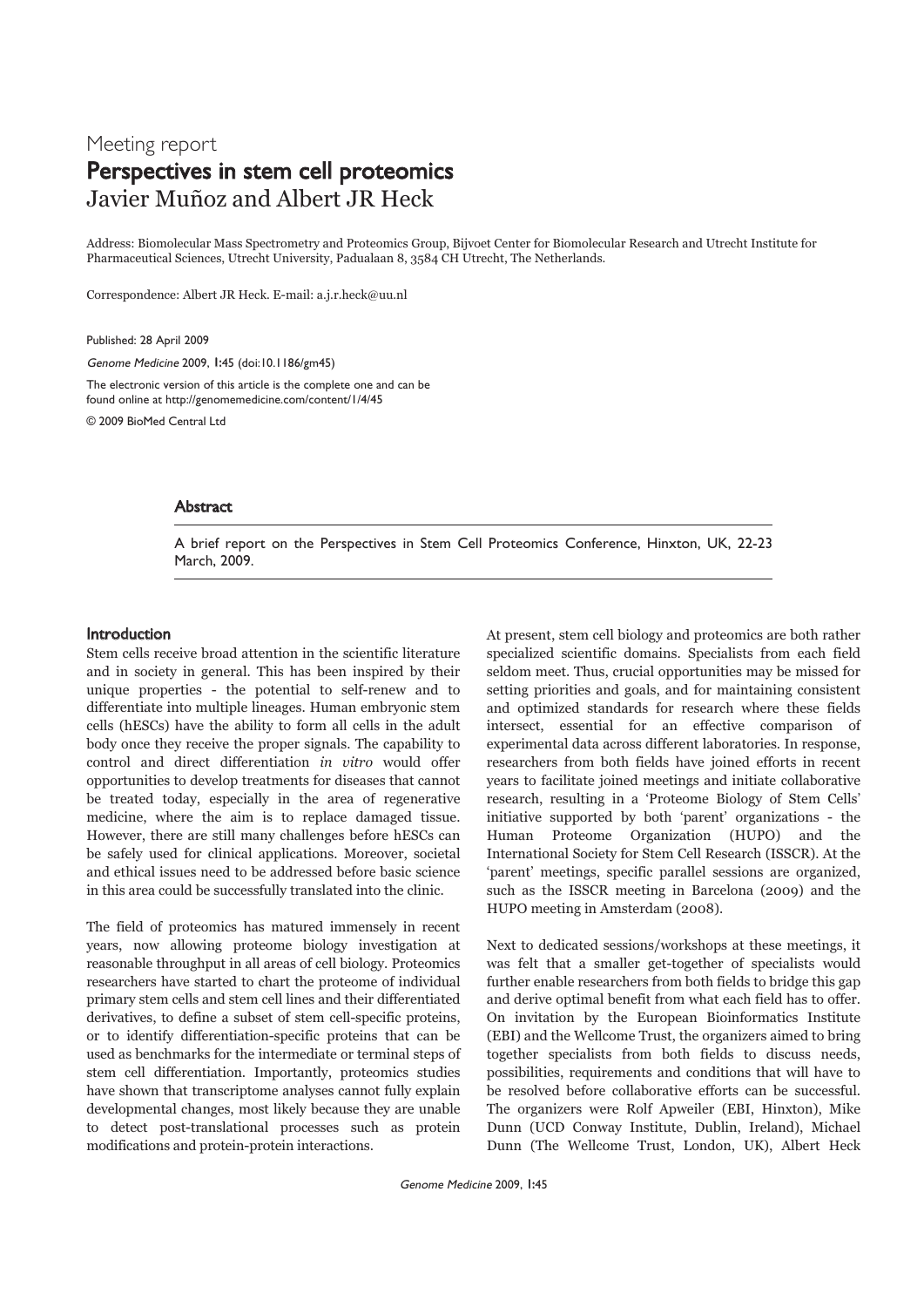(Utrecht University and Netherlands Proteomics Centre, The Netherlands) and Richard Simpson (Ludwig Institute, Melbourne, Australia). Throughout two days, approximately 100 participants from all over the globe gathered to present and discuss recent results. Here, some of the presented highlights are briefly summarized.

#### At the crossroads of stem cells and proteomics

Alan Trounson (California Institute for Regenerative Medicine (CIRM), San Francisco, USA) started the meeting by providing an overview of research performed at CIRM. As its director, Trounson gave warm support for proteomics in the stem cell field by noting that 'CIRM is committed to backing research in stem cells and regenerative medicine and recognizes the important role that proteomics will play in the success of this new medicine'. Paul J Simons (University of Texas, USA), former president of the ISSCR, focused on the unique properties of adult stem cells and the challenges faced by proteomics researchers when studying these cells. In contrast to, for instance, embryonic stem cells (ESCs), neural stem cells (NSCs) and mesenchymal stem cells (MSCs), stem cells from adult tissues, cannot be easily propagated in vitro and, therefore, the amount of cells that can be analyzed is limited. He showed that the identification of CD143 as a surface candidate marker for hematopoietic stem cells (HSCs) from human embryonic, fetal and adult hematopoietic tissues might, however, assist to enrich this stem cell population with a higher efficiency. Christine Mummery (Leiden University Medical Centre, The Netherlands) provided an overview of how proteomics has been intertwined in her stem cell research. Her laboratory focuses largely on the generation of human embryonic cardiomyocytes from hESCs, whereby proteomics was used to uncover early cardiomyocyte markers. She also pointed at the high potential of induced pluripotent cells (iPSs) derived from individual patients for regenerative purposes. The use of isobaric tags for relative protein quantification (iTRAQ) was applied to the study of ESC differentiation by Anthony D Whetton (University of Manchester, UK). In this multiplexed way, temporal changes in the proteome of differentiating ESCs could be monitored. Relative quantification of over 1,600 nuclear proteins, including many transcription factors (for example, Oct4, Sox2), was achieved. Comparison with mRNA-based assays, chromatin immunoprecipitation analysis of histone acetylation and RNA polymerase II binding during ESC development demonstrated only partial correlations. For example, the Polycomb gene family members were found to be regulated at the post-translational level, as were many members of the Nanog protein interactome. Whetton concluded that 'the analyses of stem cell protein networks require protein level analyses'. Mahendra Rao (LIFE Technologies and Buck Institute, CA, USA) further discussed the overall poor correlation between proteomic and genomic data, but he also felt that this still largely reflects technical difficulties in completely mapping

the proteome space. In his view, protein expression analysis using phosphoprotein antibodies, protoarrays or examination of specific families of proteins had so far resulted in the greatest success, with high correlation with gene expression datasets.

## Protein markers of stem cells

Martin F Pera (University of Southern California, USA) discussed the complexity of stem cells due to their microenvironment. hESC cultures are heterogeneous, consisting of a spectrum of cells at various stages in a hierarchy of developmental potential. These cells live in discrete compartments within the culture, they communicate with one another, and they can be identified by their expression of extracellular matrix molecules, cell surface markers, and growth factors. Pera concluded that the hESC microenvironment is a fertile area for proteomics investigation, if the technology can address the issues of limited sample size, low abundant proteins, and complex post-translational modifications. Albert Heck focused on the identification of cardiomyocyte-specific cell surface markers by proteomics, which may potentially be used for sorting purposes during early stages of their in vitro propagation from hESCs. Dedicated protocols to enrich membrane proteins, applicable to minute amounts of stem cells, were discussed. Putative markers could be distilled from a comparative analysis of hESC-derived cardiomyocytes and cardiomyocytes derived from fetal heart tissue, using stable isotopes of amino acids in cell culture (SILAC) to label the hESCs. One of the most recent breakthroughs in the field of stem cell research has been the finding that cells may be reprogrammed to a pluripotent state (iPS) by bringing in a few stem cell-specific transcription factors; c-Myc, Klf4, Oct4 and Sox2. Initially, low-efficient, plasmid-based delivery methods and more efficient viral vectors were used, whereby the latter pose a risk of uncontrollable insertional mutagenesis with related tumor genesis risks. Andras Nagy (Mount Sinai Hospital, Canada) showed a method to overcome these issues, making use of the piggyBack transposon/ transposase system to deliver the reprogramming factors. Interestingly, this method allows the removal of the transposon insertions from established iPS cell lines, providing a unique tool for high-throughput technologies such as proteomics to investigate the molecular basis of the cellular reprogramming process. Nagy could show that the cells could be reprogrammed in a synchronous way.

# Signaling in stem cells

The mechanisms controlling the differentiation process of ESCs are poorly understood. Using SILAC-based quantitative mass spectrometry (MS), Jeroen Krijgsveld (University of Utrecht, now at the European Molecular Biology Laboratory (EMBL), Heidelberg, Germany) and Blagoy Blagoev (University of Southern Denmark, Denmark)